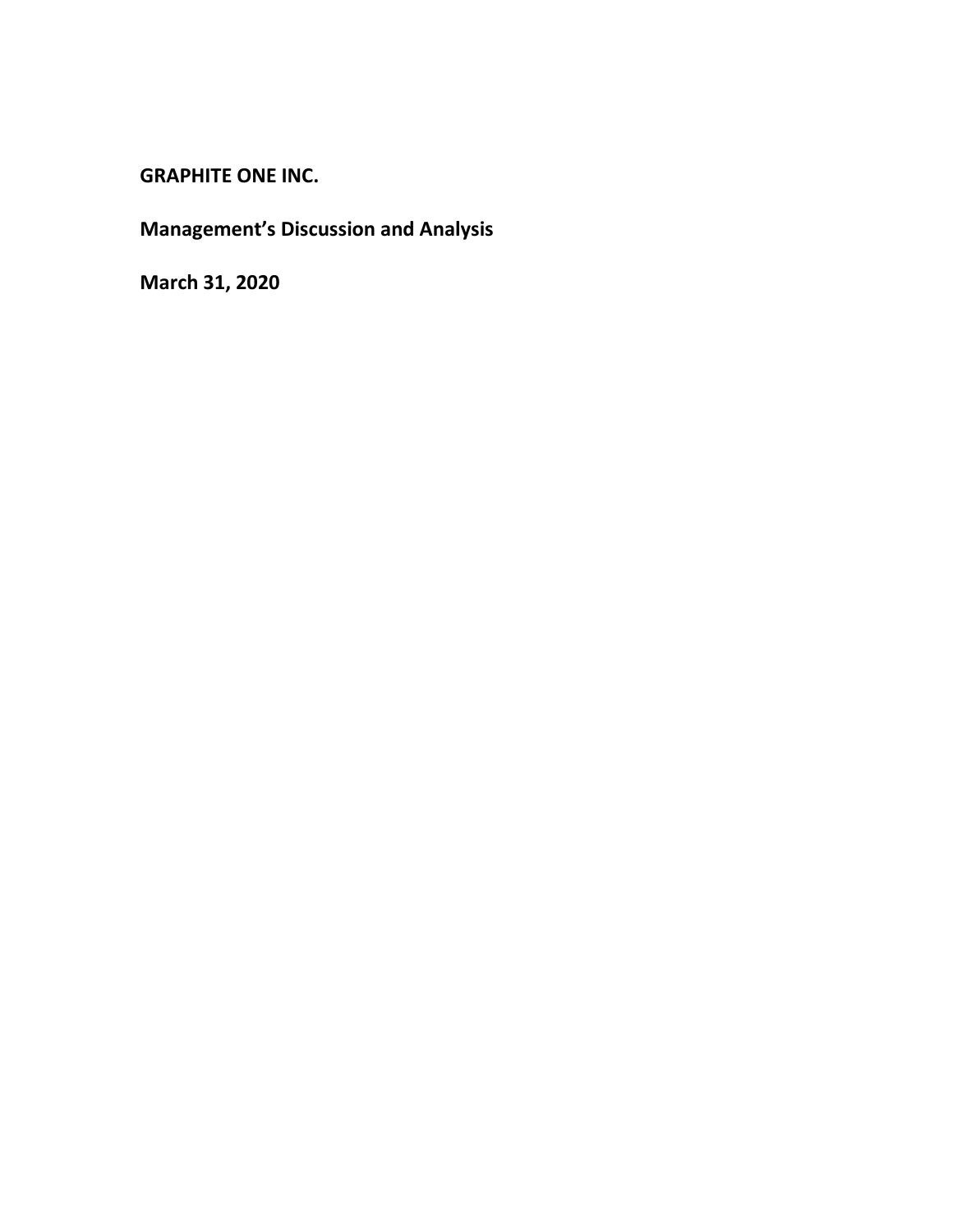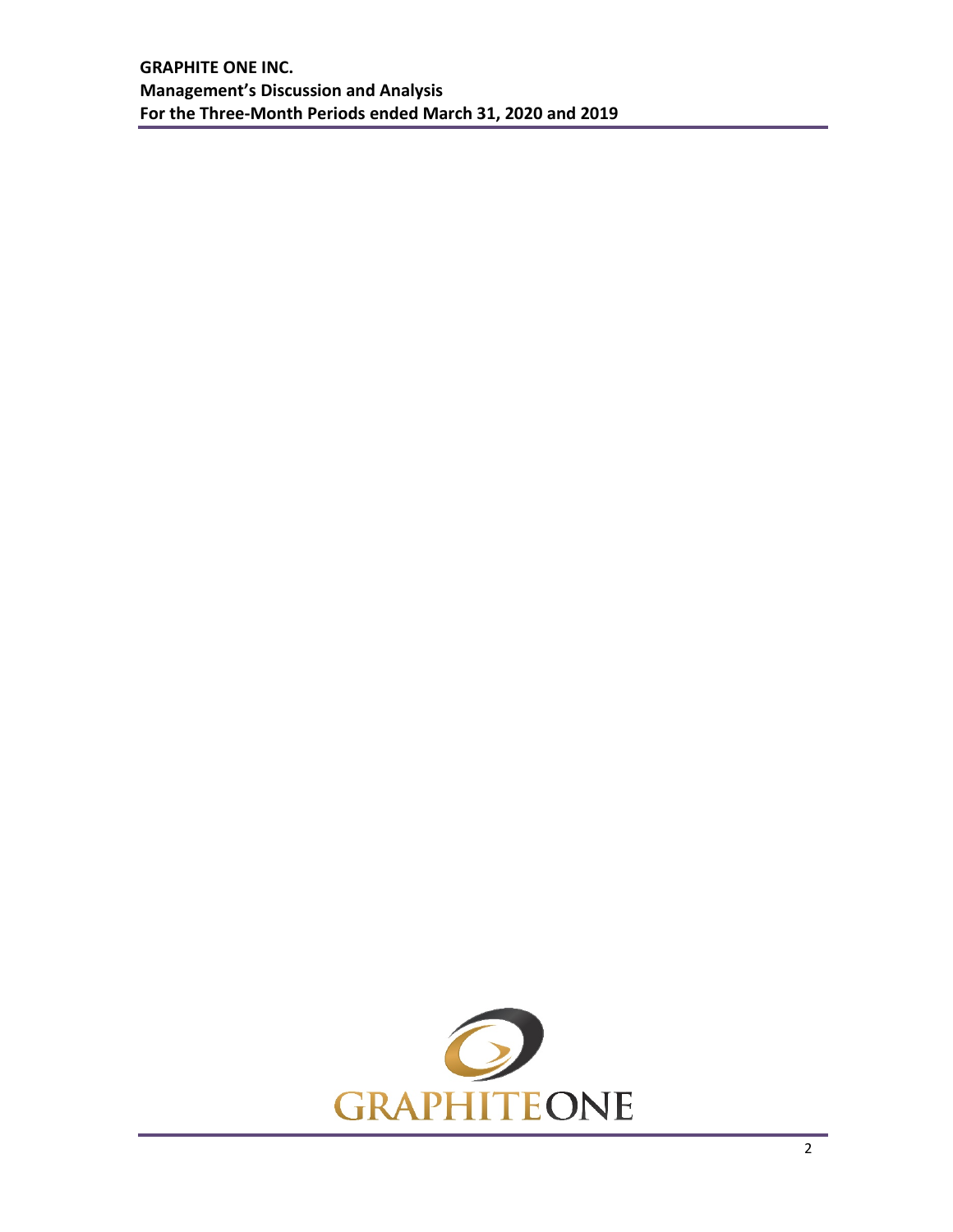The following Management's Discussion and Analysis ("MD&A"), prepared as of May 29, 2020, should be read together with the condensed consolidated interim financial statements of Graphite One Inc. ("Graphite One" or the "Company") for the three month periods ended March 31, 2020 and March 31, 2019, and related notes thereto, which are prepared in accordance with International Financial Reporting Standards as issued by the International Accounting Standards Board ("IFRS") as applicable to interim financial reporting. The reader should be aware that historical results are not necessarily indicative of future performance.

The Company has changed its reporting currency from Canadian dollars to United States dollars commencing January 1, 2019. All monetary amounts are in United States dollars unless otherwise noted.

#### **Forward Looking Statements**

Forward-looking statements look into the future and provide an opinion as to the effect of certain events and trends on the business. Certain statements contained in this MD&A constitute forward-looking statements. The use of any words such as "anticipate", "continue", "estimate", "expect", "may", "will", "project", "should", "believe" and similar expressions are intended to identify forward-looking statements. These forward-looking statements are based on current expectations and various estimates, factors and assumptions and involve known and unknown risks, uncertainties and other factors. Examples of where the company uses forward looking statements include when discussing exploration plans, operational plans and future expenditure expectations.

It is important to note that:

• Unless otherwise indicated, forward-looking statements in this MD&A describe the Company's expectations as of June 1, 2020.

• Readers are cautioned not to place undue reliance on these statements as the Company's actual results, performance or achievements may differ materially from any future results, performance or achievements expressed or implied by such forward-looking statements if known or unknown risks, uncertainties or other factors affect the Company's business, or if the Company's estimates or assumptions prove inaccurate. Therefore, the Company cannot provide any assurance that forwardlooking statements will materialize.

• The Company assumes no obligation to update or revise any forward-looking statement, whether as a result of new information, future events or any other reason except as required by law.

The mineral resource estimates reported in this MD&A were prepared in accordance with Canadian National Instrument 43-101 Standards of Disclosure for Mineral Projects ("NI 43-101"), as required by Canadian securities regulatory authorities. For United States reporting purposes, the United States Securities and Exchange Commission ("SEC") applies different standards in the classification of mineralization. In particular, while the terms "measured," "indicated" and "inferred" mineral resources are required pursuant to NI 43-101, the SEC does not recognize such terms. Canadian standards differ significantly from the requirements of the SEC. Investors are cautioned not to assume that any part or all of the mineral deposits in these categories constitute or will ever be converted into reserves. In addition, "inferred" mineral resources have a great amount of uncertainty as to their existence and great uncertainty as to their economic and legal feasibility. It cannot be assumed that all or any part of an inferred mineral resource will ever be upgraded to a higher category. Under Canadian securities laws,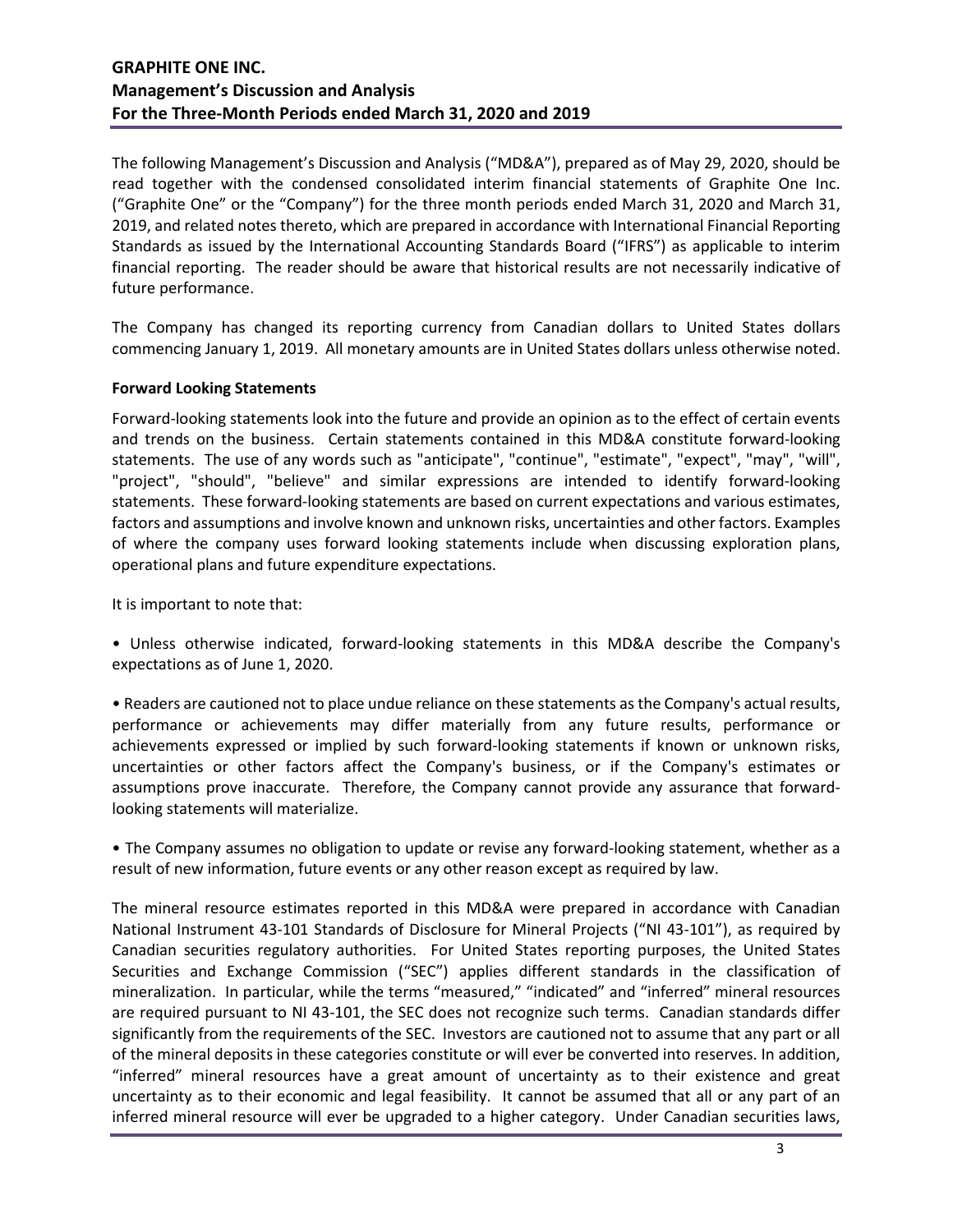issuers must not make any disclosure of results of an economic analysis that includes inferred mineral resources, except in rare cases. Inferred mineral resources may be included in the results of a preliminary economic assessment.

For a description of material factors that could cause the Company's actual results to differ materially from the forward-looking statements in this MD&A, please see "Mining Risks" and "Business Risks".

## **Nature of Operations**

Graphite One was incorporated in Alberta and commenced operations on March 16, 2006 under the name Cedar Mountain Exploration Inc. On October 18, 2007, the Company closed its initial public offering and on October 29, 2007 began trading on the TSX-Venture Exchange under the symbol CED. On March 23, 2012, the Company changed its name to Graphite One Resources Inc. and adopted the symbol GPH on the TSX-Venture Exchange effective March 27, 2012. On February 27, 2019 the Company changed its name to Graphite One Inc. On June 11, 2012 the Company began trading in the over the counter market in the United States on the OTCQX under the symbol GPHOF. Due to changes in the listing requirements of the OTCQX, the Company began trading on the OTCQB on April 1, 2017. Graphite One is the parent company of the consolidated group

Graphite One is engaged in the acquisition, exploration and evaluation of graphitic mineral properties. The Company is focusing its exploration and evaluation efforts on the Graphite Creek Property. The recoverability of the invested amounts shown for the exploration and evaluation property is dependent upon the existence of economically recoverable reserves, securing and maintaining title and beneficial interest in the property, obtaining the necessary financing to complete development and, ultimately, generating sufficient profits from future production or sufficient proceeds from the disposition of the exploration and evaluation property. In July 2017, the Company released the results of its inaugural Preliminary Economic Assessment ("PEA"). See "Preliminary Economic Assessment" for further discussion.

#### **Exploration and Evaluation Property**

#### **Graphite Creek Property Summary**

The Graphite Creek Property is located on the Seward Peninsula of Alaska about 59 kilometers ("km") north of the deep seaport at Nome and is situated about 20 km from a seasonal road and 4km from tidewater.

The Graphite Creek Property consists of 176 mining claims covering 9,583 hectares (23,680 acres) and is comprised of:

- Fifty-six Alaska state mining claims (the "GC Purchased Property"); and,
- One hundred and twenty located Alaska state mining claims (the "GC Staked Property").

#### **Graphite Creek Lease Agreement and Net Smelter Royalty Agreements**

In May 2015, the Company executed a long-term lease agreement ("Lease") with Kougarok LLC ("Kougarok"), commencing effective January 1, 2014 with an initial term of twenty years, and with provisions to extend the lease for two successive twenty-year periods and ultimately for as long as production continues from the property. An advance royalty in the amount of \$30,000 was paid upon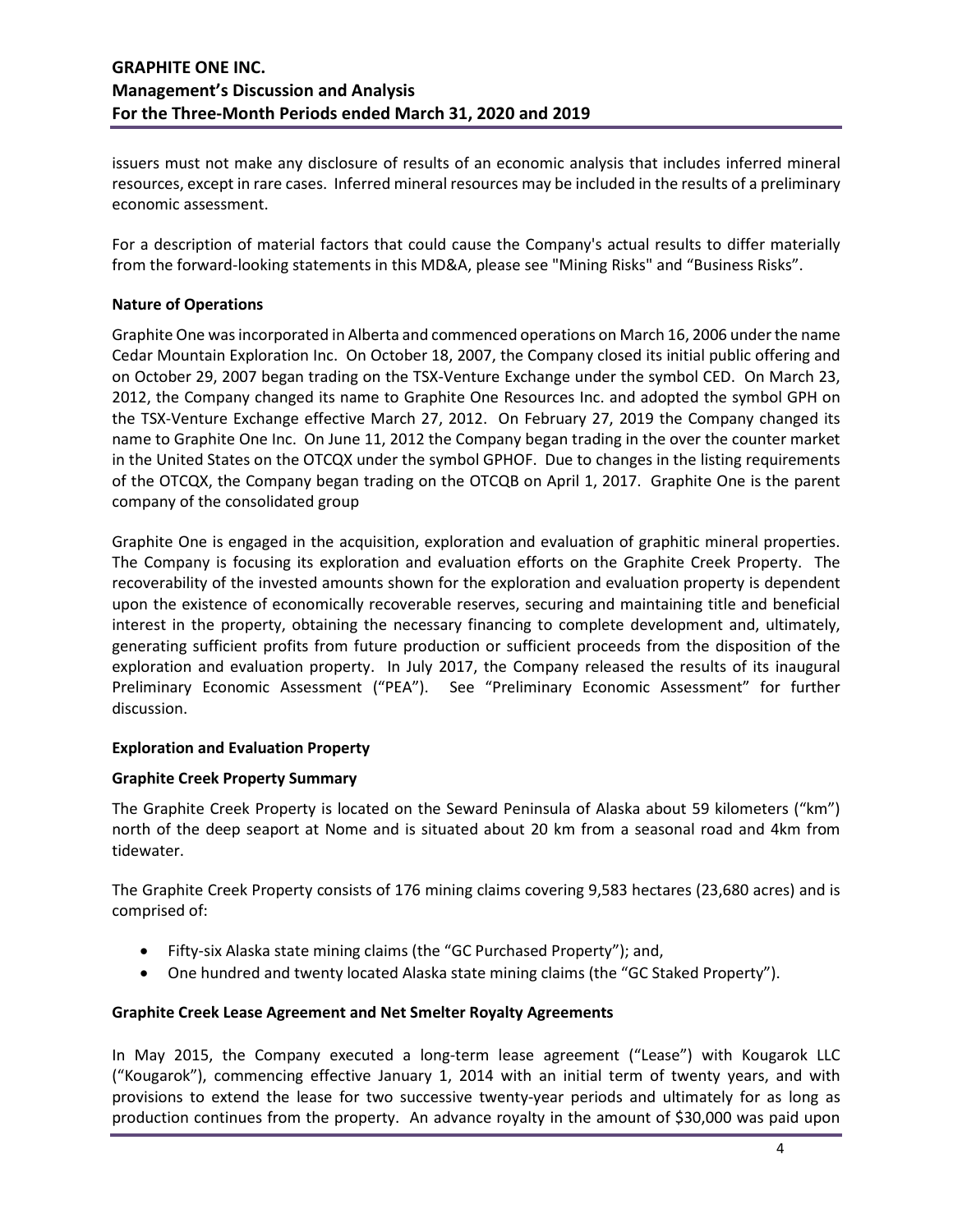execution of the Lease, with annual payments of \$30,000 due each year until January 2020. The advance royalty becomes \$40,000 January 1, 2020, \$50,000 January 1, 2021, and then increases by \$10,000 each year until production commences. All required payments under the Lease have been made to date. The production royalties are to be calculated as follows: 5% from lands in 4 former federal claims originally located in 1943; 2.5% from lands within 20 former federal claims; 5% from lands within state claims staked by the Company within the area of interest; and 2.5% from state claims acquired by the Company within the area of interest. All advance royalties paid may be recouped from production royalties. The Company has the option to reduce the production royalties by up to 2% by paying \$2 million for each 1% reduction of the production royalties.

On January 24, 2012, the Company purchased from a private individual (the "Seller") 28 of the claims included in the GC Purchased Property for CA\$20,000 and a 2% production royalty on future production from the GC Purchased Property. The Company had the right to purchase the production royalty for CA\$1 million until January 24, 2015 (the "Royalty Purchase Option"). The Company and the Seller entered into an extension agreement effective January 24, 2015 (the "2015 Extension Agreement") whereby the Royalty Purchase Option could have been exercised at any time on or before the earlier of (i) January 24, 2017, or (ii) the date that is six (6) months after the release by the Company of a feasibility study on the Graphite Creek Property. In connection with the 2015 Extension Agreement, the Company issued to the Seller 76,923 common shares of the Company at an issue price of CA\$0.13 per share. In January 2017, the Company and the Seller agreed to further extend the terms of the Royalty Purchase Option and entered into an extension agreement effective January 24, 2017 (the "2017 Extension Agreement") whereby the Royalty Purchase Option may be exercised at any time on or before January 24, 2021. In connection with the 2017 Extension Agreement, the Company issued to the Seller pre-consolidated 1,666,667 common shares of the Company at an issue price of CA\$0.09 per share and 1,153,846 common share purchase warrants of the Company.

During June 2015, the Company purchased from another private individual the balance of the GC Purchased Property (28 Alaska state mining claims covering the same lands as the 28 Alaska state mining claims acquired in January 2012) for \$50,000, the issuance of 3 million common shares of the Company at a fair value of CA\$270,000 and a royalty interest equal to 1% of the Net Smelter Returns received by the Company on production from the claims. The Company has the right to purchase the royalty for \$500,000 at any time within 36 months following the start of mine production.

The Company located an additional 43 Alaska state mining claims in 2015, bringing the total to 176 Alaska state claims, for a total area of 9,583 hectares (23,680 acres) covering the project area. The new claims include eight on Alaska select and transferred lands and 35 on unselected Alaska state land, which will require selection and transfer to be active. These new claims cover areas adjacent to the Graphite Creek deposit for potential infrastructure needs and access to tide water. In April 2020, the State of Alaska received the transfer of lands from the Federal Bureau of Land Management containing the State-selected claims as well as additional lands for project infrastructure.

In March 2018 and under the terms of the Lease, Kougarok completed the conversion of its 24 Federal unpatented lode mining claims to State of Alaska mining claims with the Alaska Department of Natural Resources. The Company in turn transferred ownership to Kougarok of thirteen of its Alaska state mining claims that overlapped with the lands of 4 of the former federal claims and simultaneously leased them back from Kougarok. This conversion relieves the Company of the need to comply with certain federal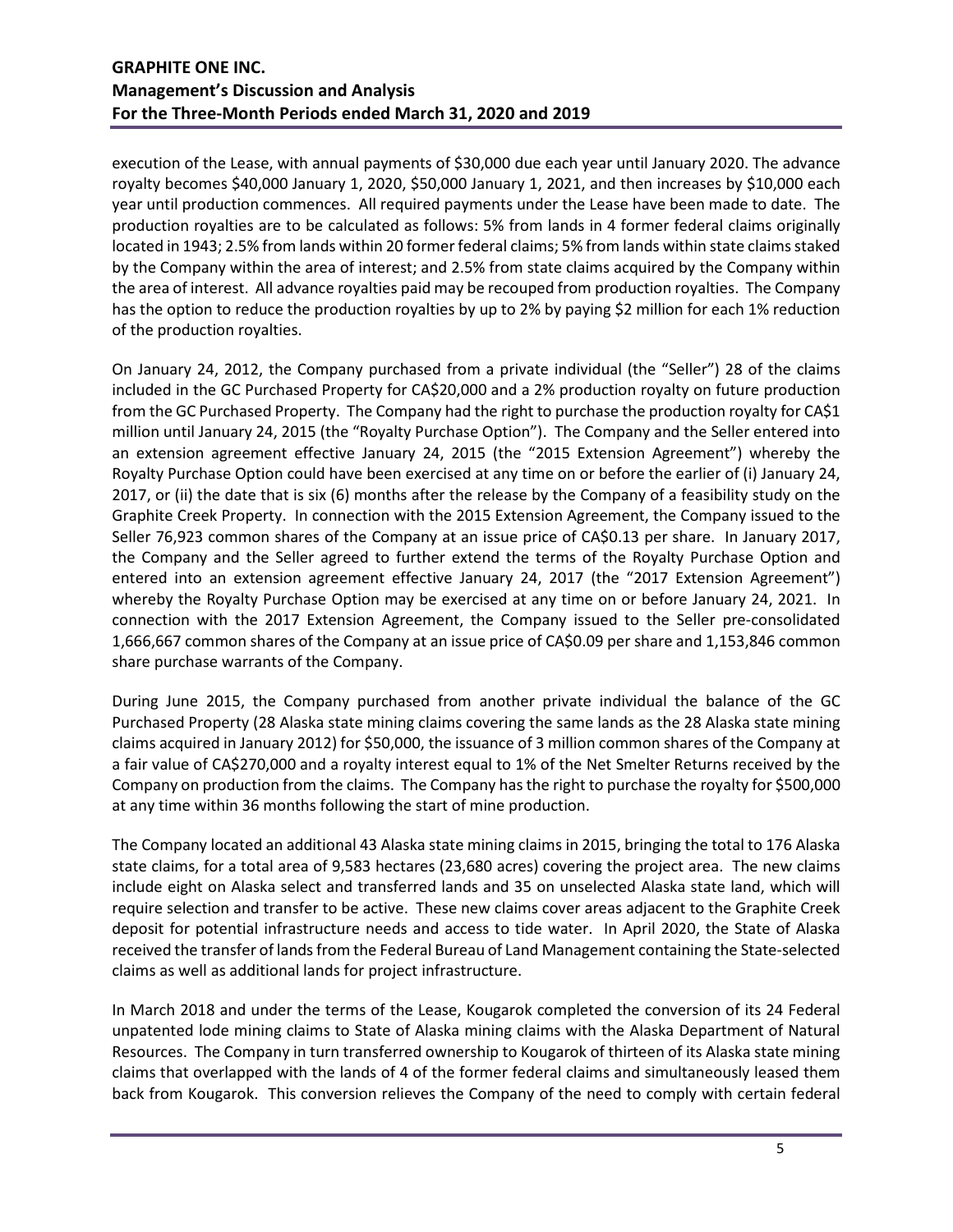regulatory requirements since federal lands are no longer involved and is anticipated to simplify the permitting process for the project.

In 2019, the Project's PFS commenced. The work included a late fall drilling program comprised of 3 geotechnical core holes primarily to collect data for mine design and engineering purposes. The 2019 field program also included, geotechnical analysis for tailings management and process plant sites, access route analysis, continuation of environmental baseline surveys, design of primary and secondary treatment facilities, financial modeling and preparation of metallurgical samples for testing. Meetings with the local communities continued in 2019 to provide project updates and to learn about any concerns.

The PFS work continues in 2020 with a resource update, open pit mine engineering and design, facilities layout and design, metallurgical testing, financial modeling, product development and final report writing. Providing project updates to local communities and ongoing interaction with our Subsistence Advisory Council will also continue. Due to the late season start to the 2019 drilling program, the completion and compilation of all drill results and geotechnical data analysis were not completed until the first quarter of 2020. This delay and uncertainties and work schedule adjustments associated with the COVID19 global pandemic will affect the target completion date for the PFS, which is now expected to be released in September 2020.

## **Change in Functional and Presentation Currency**

Effective January 1, 2020, the functional currency of the Company's subsidiary, Graphite One (Alaska) Inc. ("US Subsidiary"), has changed from Canadian dollars to United States dollars as financing for exploration operations are now substantially raised in USD. Exploration expenditures in the US subsidiary are also primarily incurred in USD. The change in functional currency has been accounted for prospectively from the date of change.

The Company has also changed its presentation currency from the Canadian dollar ("CAD") to the United States dollar ("\$" or "USD")to better reflect the Company's business activities and to facilitate comparability to similar mining companies in the sector.

The Company retrospectively applied the change in presentation currency and restated the comparative financial information as if USD had always been the Company's presentation currency in accordance with the guidance in IAS 21 and IAS 8, Accounting Policies, Changes in Accounting Estimates and Errors.

The financial statements of the entity with a functional currency of CAD have been translated in accordance with IAS 21, as follows:

• Assets and liabilities presented and previously reported in CAD have been translated into US dollars using period end exchange rates;

• For equity, Management has opted to translate the balance as at January 1, 2018 (Opening balance sheet) at the period end exchange rate. All equity transactions post January 1, 2019 are translated using prevailing historical exchange rates;

• Other components of equity have been translated using historical foreign exchange rates in effect on the date that transactions occurred;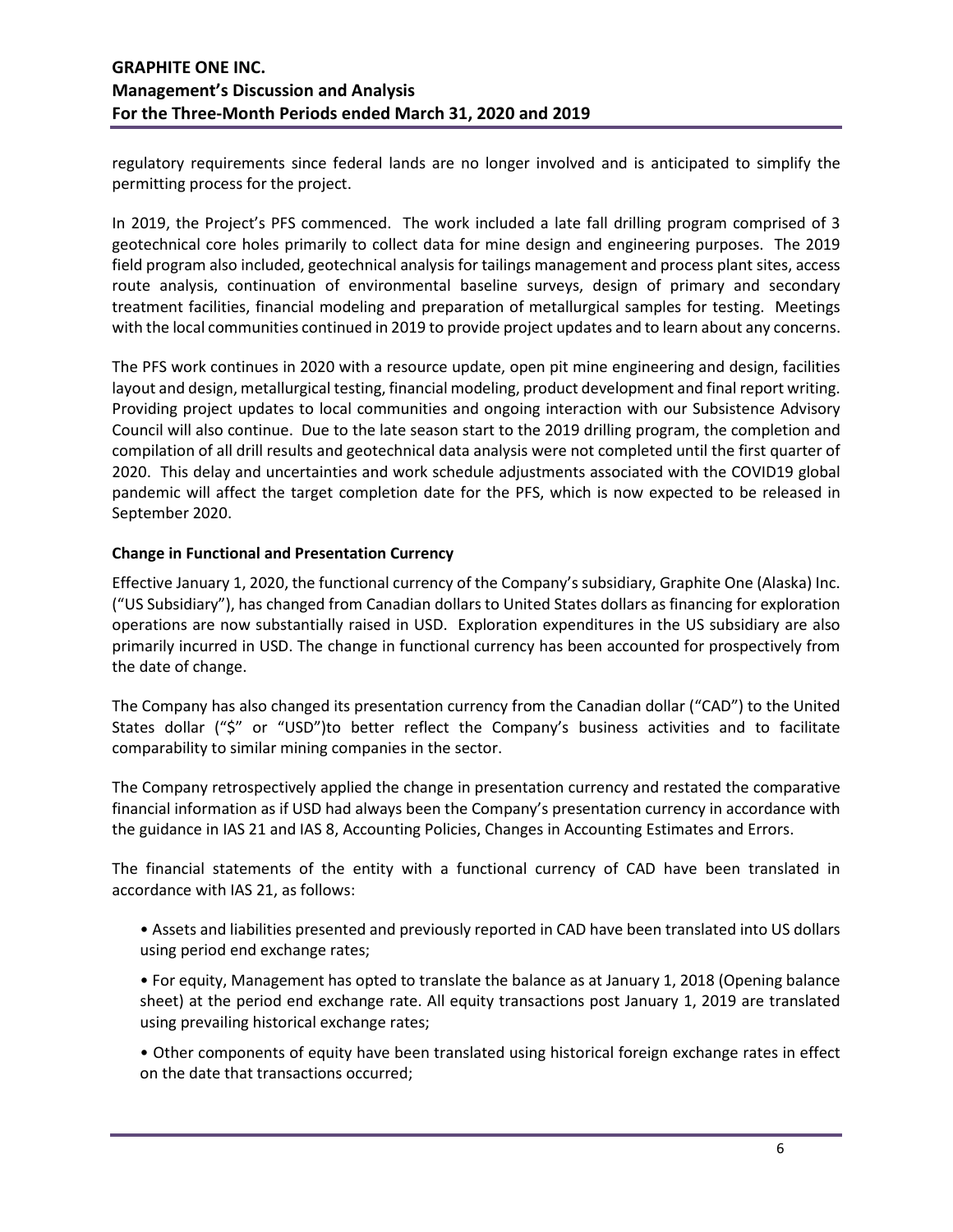- Consolidated statements of loss and other comprehensive loss have been translated using the applicable average foreign exchange rates prevailing during the periods presented; and
- Any resulting exchange differences have been recorded within the foreign currency translation reserve accounts.

# **Overall Performance and Results of Operations**

The Company has generated no operating revenue to date and relies on the issuance of common shares as well as debt to finance exploration on its exploration and evaluation property, and to provide general operating working capital. The majority of the Company's expenditures relate to the acquisition and exploration of its exploration and evaluation property which is reflected in the Company's consolidated financial statements as capitalized exploration and evaluation costs.

#### **Summary of Quarterly Results**

The following is a summary of selected financial data for the Company for the eight most recently completed quarters based on and derived from the unaudited consolidated financial statements of the Company.

| Period ended                                    | Mar 31<br>2020 | Dec 31<br>2019 | Sep 30<br>2019 | <b>Jun 30</b><br>2019 |
|-------------------------------------------------|----------------|----------------|----------------|-----------------------|
| Net loss $(5)$                                  | 706,905        | 349.985        | 282,510        | 597,709               |
| Basic and diluted loss<br>per common share (\$) | 0.02           | 0.01           | 0.01           | 0.02                  |

| Period ended                                    | Mar 31<br>2019 | Dec 31<br>2018 | Sep 30<br>2018 | <b>Jun 30</b><br>2018 |
|-------------------------------------------------|----------------|----------------|----------------|-----------------------|
| Net loss $(5)$                                  | 308,526        | 125,853        | 358,119        | 171,045               |
| Basic and diluted loss<br>per common share (\$) | 0.01           | 0.00           | 0.01           | 0.00                  |

Following are the primary factors for the changes in expenses in the comparable quarters over the last eight quarters:

- Share-based payments increased in the second and fourth quarter of 2019 as the Company granted options in 2019 whereas no options were granted in 2018.
- There were additional costs incurred in the second and third quarters of 2019 related the Special Shareholders Meeting that were not incurred in the second or third quarters in 2018.
- Interest expense in the third and fourth quarters of 2019 and the first quarter of 2010 was higher due to the loans entered into in 2019.

Over the past eight quarters, the Company continued its focus on exploration and evaluation of the Graphite Creek Project including field programs in the summers of 2018 and 2019, release of revised resources estimates in early 2019 and work on the Pre-Feasibility Study. The field programs included core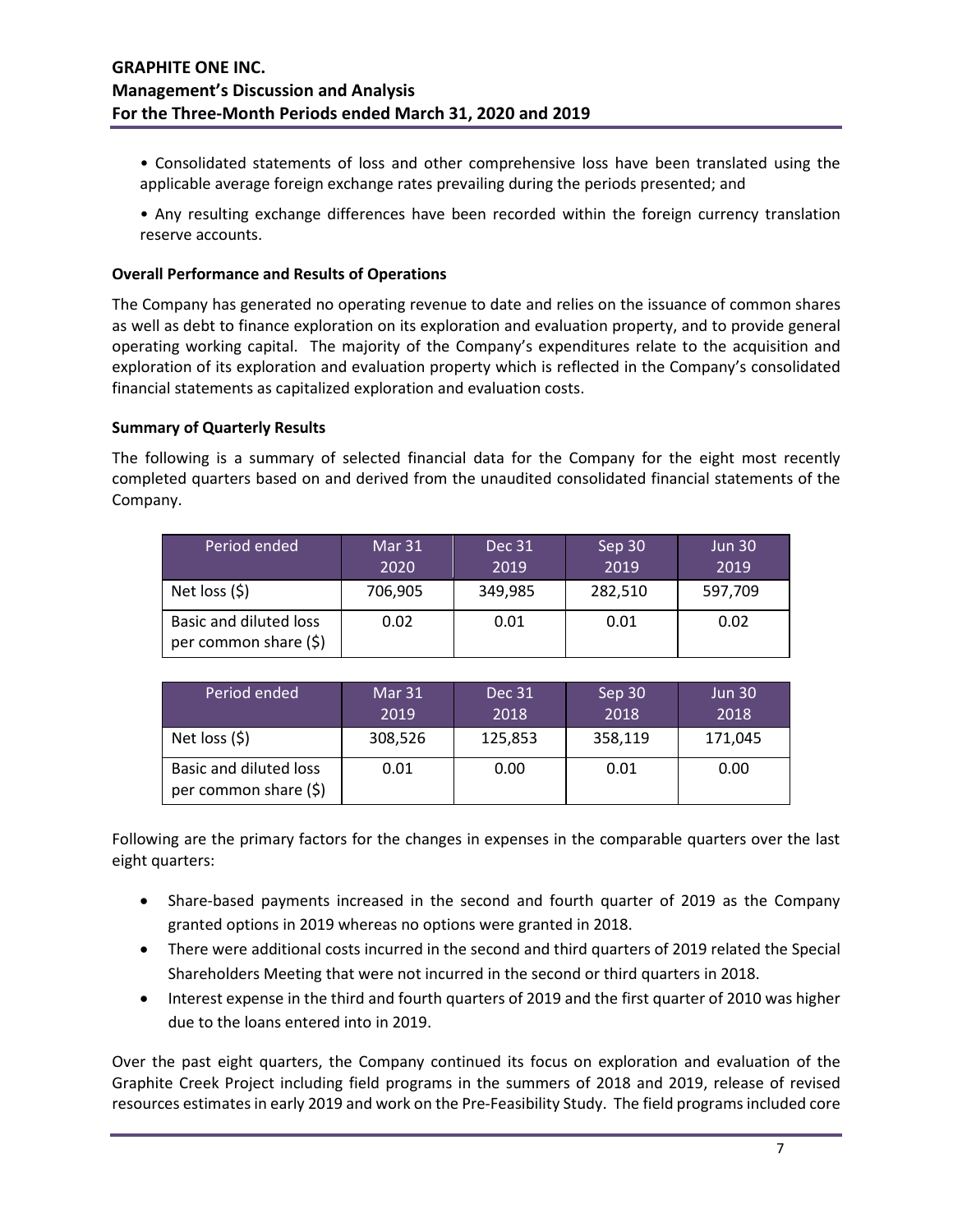drilling, preliminary engineering evaluations of potential access routes and ongoing environmental baseline surveys in preparation for state and federal permitting and to provide the data required for a Pre-Feasibility Study. The Company also continues to expand the profile of the Company.

## **Results of Operations**

### **Three months ended March 31, 2020**

During the three months ended March 31, 2020 ("the first quarter of 2020"), the Company incurred a net loss of \$348,243 compared to a net loss of \$71,229 during the three months ended March 31, 2019 (the "first quarter of 2019").

General and administrative expenses consist of management fees and salaries, marketing and investor relations, office and administration and professional fees.

| Three months ended March 31,                                                                  | 2020 |                             | Increase/<br>2019<br>(decrease) |  |                               |
|-----------------------------------------------------------------------------------------------|------|-----------------------------|---------------------------------|--|-------------------------------|
| Management fees and salaries<br>Marketing and investor relations<br>Office and administration |      | 161,612<br>40,578<br>27,868 | 141,007<br>60,279<br>64.947     |  | (20, 605)<br>19,701<br>37,079 |
| Professional fees                                                                             |      | 4,369                       | 26,712                          |  | 22,343                        |
|                                                                                               |      | 234.427                     | 292,945                         |  | 58,518                        |

- Management fees and salaries increased in the first quarter of 2020 when compared to the first quarter of 2019 primarily as the result of the engagement of a Chief Technology Officer in late 2019.
- Marketing and investor relations costs decreased in the first quarter of 2020 primarily due to marketing initiatives undertaken in the first quarter of 2019 that were not undertaken in the first quarter of 2020.
- Office and administration costs were lower in the first quarter of 2020 compared to the first quarter of 2019 primarily due to the costs related to the Special Meeting of Shareholders held in Q1 2019 and a decrease in travel costs in the first quarter of 2020.
- **Professional fees decreased in the first quarter of 2020 compared to the first quarter of 2019** primarily due primarily to limited legal work resulting in reduced legal fees as compared to the first quarter of 2019 where there was an increase in legal fees related to the consolidation of the Company's shares and the change of the Company's name to Graphite One Inc.

#### **Liquidity, Capital Resources and Going Concern**

The Company's condensed consolidated interim financial statements have been prepared on a going concern basis which assumes that the Company will be able to realize its assets and discharge its liabilities in the normal course of business for the foreseeable future.

The continuing operations of the Company are dependent upon the Company's ability to arrange adequate financing in the near term. However, there can be no assurance that the Company will be able to obtain adequate financing in the future or that the terms of such financing will be favourable. If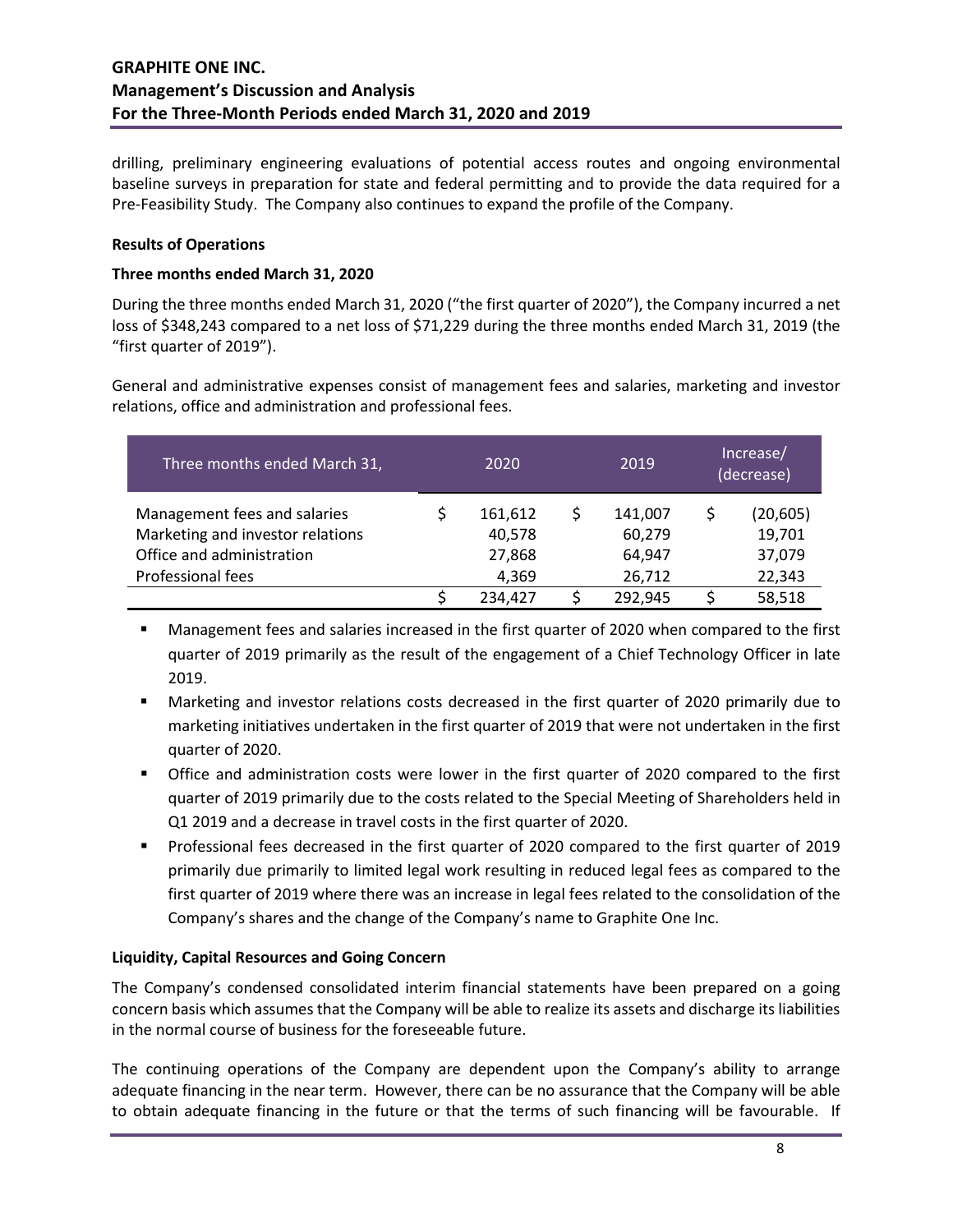adequate financing is not available when required, the Company may be required to delay, scale back or eliminate various programs and may be unable to continue operations. The Company will seek such additional financing through debt or equity offerings, but there can be no assurance that such financing will be available on terms acceptable to the Company or at all.

As at March 31, 2020, the Company had a cash balance of \$657,855 (December 31, 2019 - \$168,608) and working capital (current assets minus current liabilities) of \$756,194 (December 31, 2019 - \$122,430). Current liabilities as at March 31, 2020 totaled \$220,374 (December 31, 2019 - \$301,161) and accumulated deficit totaled \$24,095,535 (December 31, 2019 - \$23,388,630). The Company has incurred losses since inception and does not generate any cash inflows from operations. In the three-month period ended March 31, 2020, cash used in operating activities totaled \$251,819.

The Company's ability to continue to meet its obligations and carry out its planned exploration activities is uncertain and dependent upon the continued financial support of its shareholders and on securing additional financing. There is, however, no assurance that any such initiatives will be sufficient and, as a result, there is significant doubt regarding the going concern assumption and, accordingly, the ultimate appropriateness of the use of accounting principles applicable to a going concern. The Company's consolidated financial statements do not reflect the adjustments to the carrying values of assets and liabilities and the reported expenses and balance sheet classifications that would be necessary if the Company were unable to realize its assets and settle its liabilities as a going concern in the normal course of operations for the foreseeable future. These adjustments could be material.

# **Financial Instruments and risk management**

#### Financial instrument classification

The Company`s financial instruments consist of cash, deposits and trade and other accounts payable and loans.

On adoption of IFRS 9, Graphite One has classified its cash and cash equivalents, deposits, trade payables and loans as subsequently measured at amortized cost.

The estimated fair market values of the Company`s financial instruments carried at amortized cost approximate their carrying values due to their short-term nature.

#### Financial Risk Management

The Company may be exposed to risks of varying degrees of significance which could affect its ability to achieve its strategic objectives. The main objectives of the Company's risk management processes are to ensure that risks are properly identified and that the capital base is adequate in relation to those risks. The principal risks to which the Company is exposed are described below.

#### Interest rate risk

Interest rate risk is the risk arising from the effect of changes in prevailing interest rates on the Company's financial instruments. The Company's cash balances held at financial institutions earn interest at rates which vary according to prevailing rates. The Company does not deem the associated interest rate risk to be material.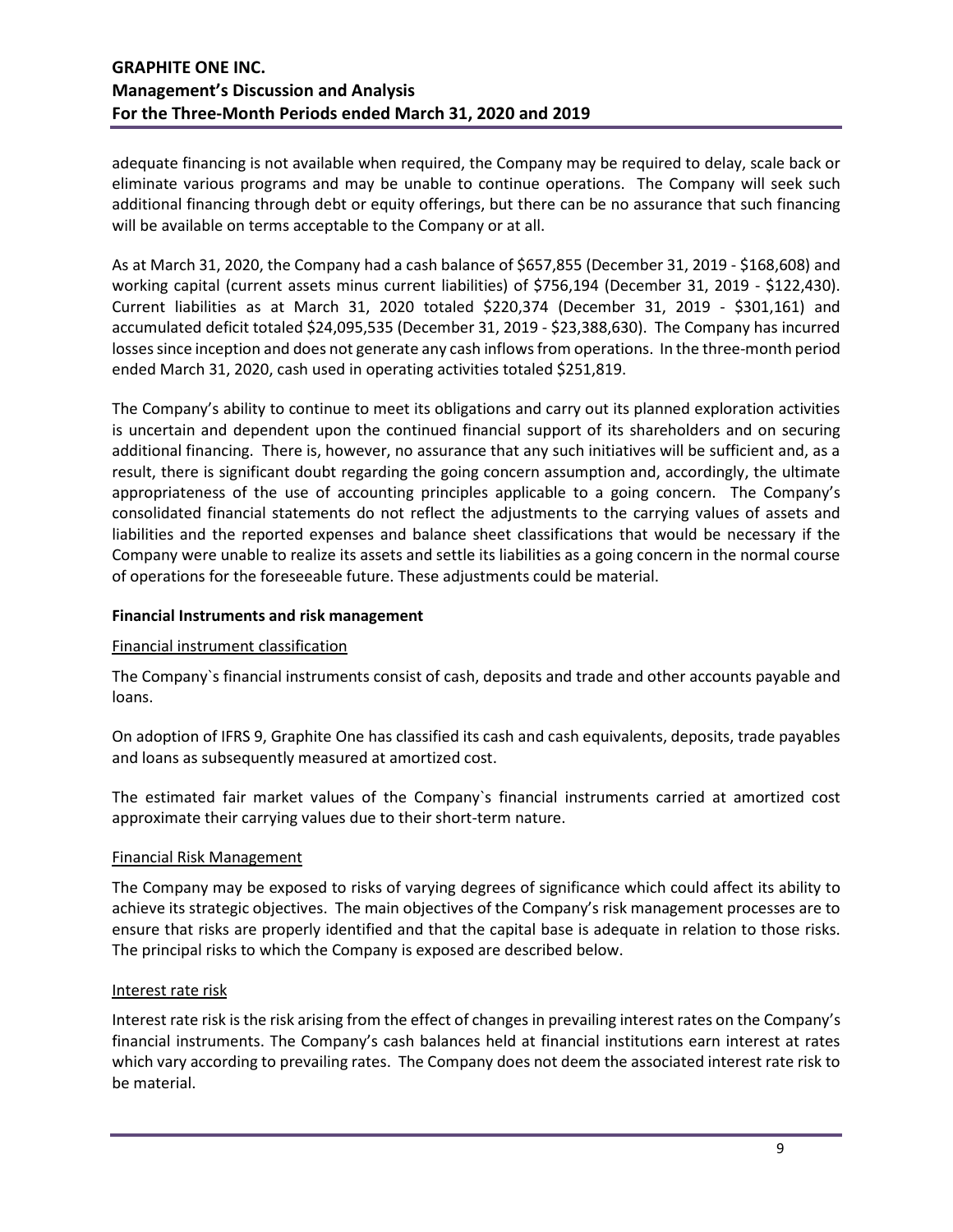# Credit risk

Credit risk is the risk of potential loss to the Company if a counter-party to a financial instrument fails to meet its contractual obligations. The Company is not exposed to any material credit risk.

### Foreign currency risk

Foreign currency risk is the risk that the fair value of, or future cash flows from, the Company's financial instruments will fluctuate because of changes in foreign exchange rates. Graphite One maintains the majority of its cash reserves in United States dollars. A portion of the Company's funds are held in Canadian dollars and are, therefore, subject to fluctuations in foreign exchange rates.

At March 31, 2020, the Company has certain monetary items denominated in Canadian dollars. Based on these net exposures, a 10% appreciation or depreciation of the United States dollar against the Canadian dollar would result in an increase or decrease of \$3,800 in the Company's net loss.

#### Liquidity risk

Liquidity risk is the risk that the Company will not meet its financial obligations as they fall due. See "Liquidity, Capital Resources and Going Concern" section.

| <b>Relationships</b>                                                  | Nature of the relationship                                                                                                                                                              |  |  |  |
|-----------------------------------------------------------------------|-----------------------------------------------------------------------------------------------------------------------------------------------------------------------------------------|--|--|--|
| Huston and Huston Holdings Corp. ("Huston")                           | Huston and Huston Holdings Corp. is a private<br>company controlled by Anthony Huston, an officer and<br>director of the Company, which provides management<br>services to the Company. |  |  |  |
| Rockford Resources LLC ("Rockford")                                   | Rockford is a private company controlled by Patrick<br>Smith, a director of the Company, which provides<br>director services to the Company.                                            |  |  |  |
| 0897877 BC Ltd. ("0897877 BC")                                        | 0897877 BC is a private company controlled by Brian<br>Budd, a director of the Company, which provides<br>director services to the Company.                                             |  |  |  |
| <b>Beattie</b><br>Technology<br>Innovations<br>Battery<br>("Beattie") | Beattie is a private company controlled by Dr. Shane<br>Beattie, Chief Technology Officer of the Company,<br>which provides technical services to the Company.                          |  |  |  |
| Taiga Mining Company, Inc. ("Taiga")                                  | Taiga is a private company and a Control Person of the<br>Company in accordance with Policy 4.1 of the TSX<br>Venture Exchange Corporate Finance Manual.                                |  |  |  |

#### **Related party transactions and balances**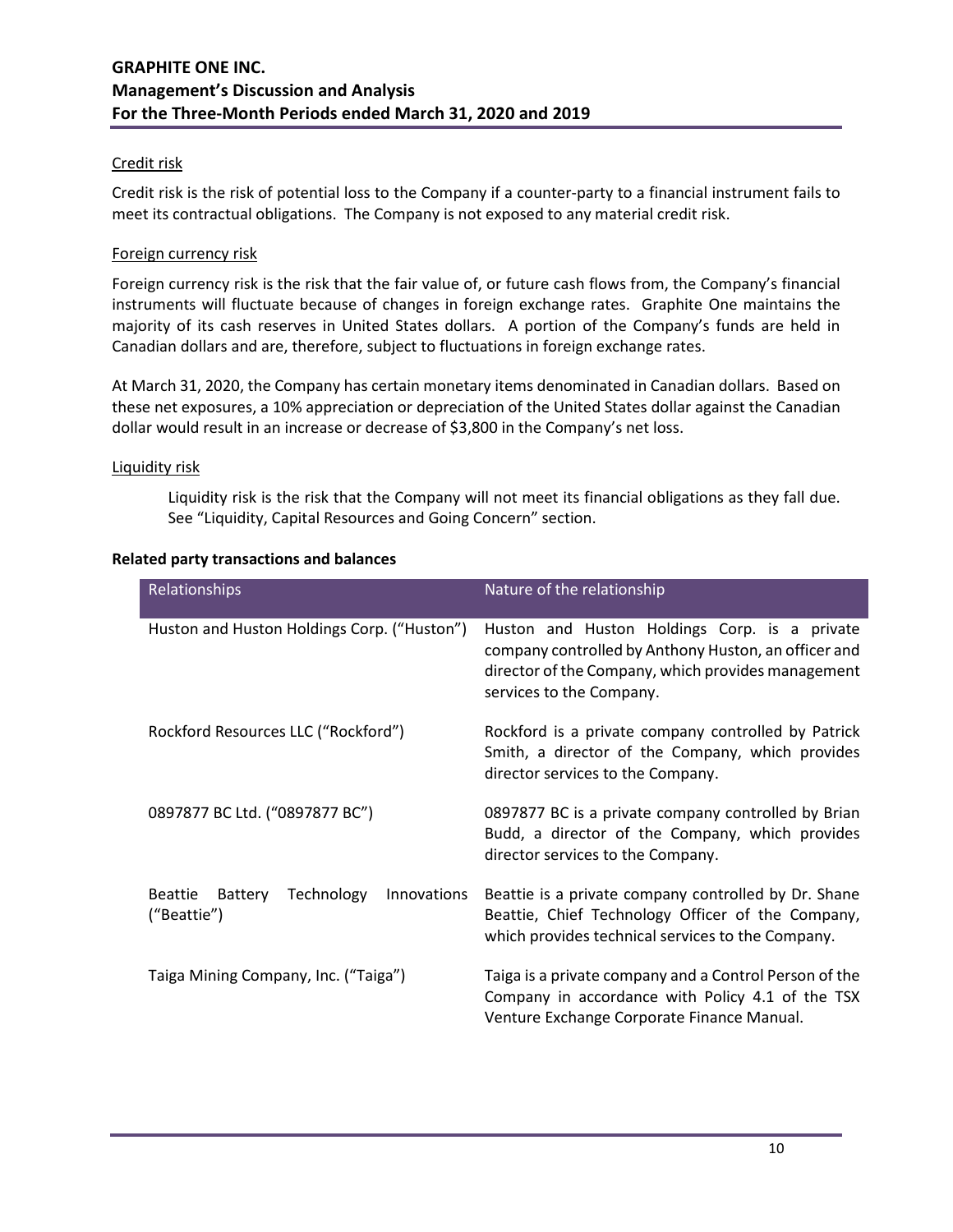|                                                 | <b>Management Consulting and</b><br><b>Directors' Fees</b> |           |        |  |
|-------------------------------------------------|------------------------------------------------------------|-----------|--------|--|
| For the three months ended March 31             |                                                            | 2020      | 2019   |  |
| Huston & Huston Holdings Corp.                  | S                                                          | 46,472 \$ | 47,010 |  |
| Rockford Resources, LLC                         |                                                            | 4,461     | 4,513  |  |
| 0897877 BC Ltd.                                 |                                                            | 4,461     | 4,513  |  |
| <b>Beattie Battery Technologies Innovations</b> |                                                            | 20,076    |        |  |

#### Related party transactions

The above transactions relate to consulting fees incurred by the Company. Management services expenses are included in Management fees and salaries in the condensed consolidated interim statements of loss and comprehensive loss.

During the three months ended March 31, 2020, the Company accrued interest totaling \$117,173 related to the Taiga loan.

During the three months ended March 31, 2019, the Company settled the loan payable with Taiga through the issuance of 1,330,000 common shares and paid CA\$13,274 in interest.

Amounts owing to related parties are non-interest bearing, unsecured and due on demand. The transactions were in the normal course of operations. At March 31, 2020, the Company owed \$124,468 (March 31, 2019 - \$116,926) to related parties.

| For the three months ended March 31, | 2020    | 2019    |
|--------------------------------------|---------|---------|
| Consulting and directors' fees       | 55,394  | 56,036  |
| Salaries and benefits                | 127,496 | 128,336 |
| <b>Benefits</b>                      | 29.226  | 28.191  |
|                                      | 212.116 | 212.563 |

#### Key management compensation

Key management are those personnel having the authority and responsibility for planning, directing and controlling the Company and include the President, Chief Executive Officer, Directors, Chief Financial Officer and Chief Operating Officer.

#### Management contracts

The Company entered into a consulting agreement effective February 1, 2014 with a private company controlled by the President and CEO to provide certain management services to the Company ("the 2014 Agreement"). Pursuant to the 2014 Agreement, the Company paid an annual fee for services of CA\$250,000 and, in the event of a change of control of the Company, would have paid an amount equal to three times the annual fee. Subsequent to September 30, 2016, the Company entered into a new consulting agreement to replace the 2014 Agreement with a private company controlled by the President and CEO (the "New President & CEO Agreement"). Pursuant to the New President & CEO Agreement, the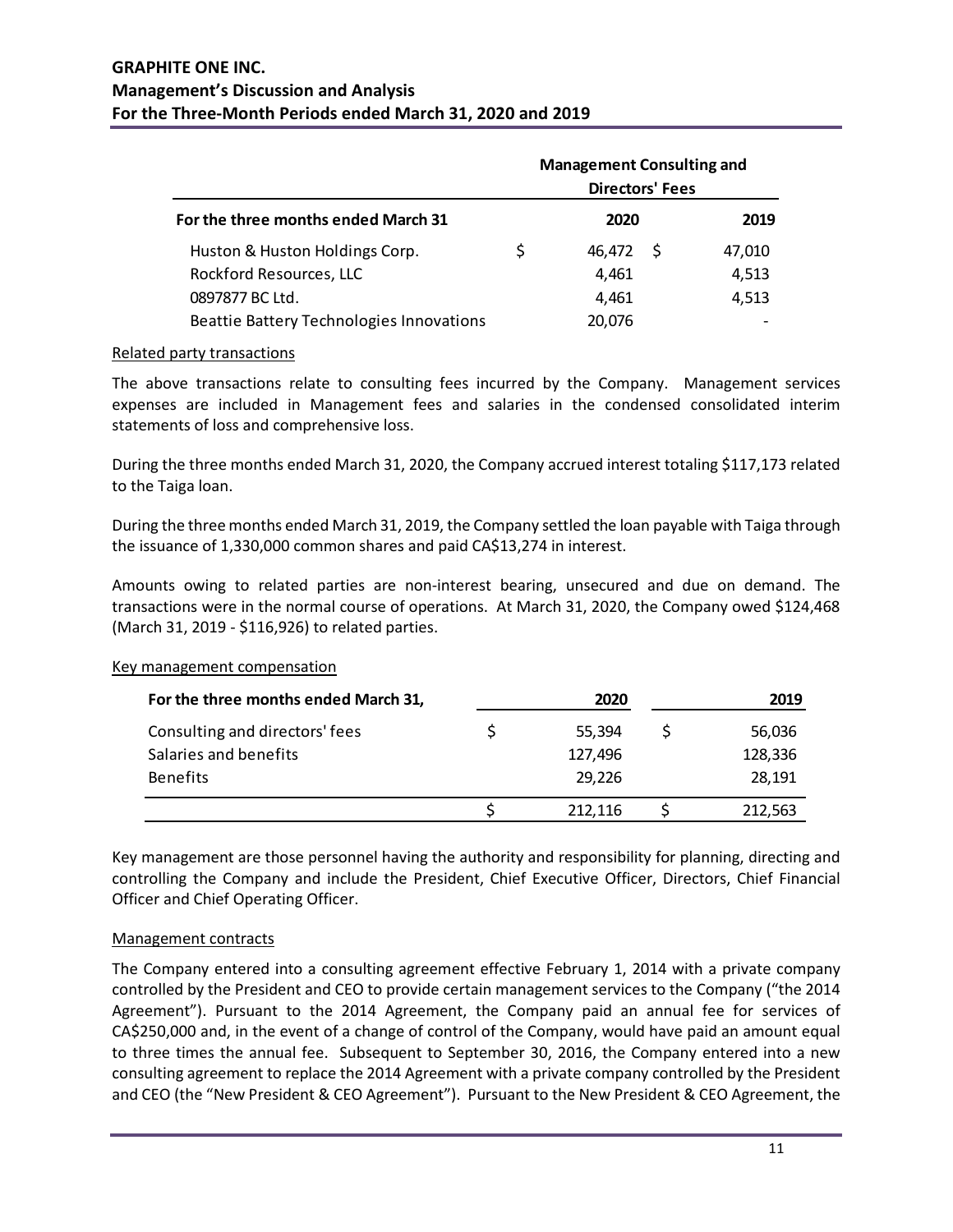Company will also pay an annual fee for services of CA\$250,000 and, in the event of a change of control of the Company, an amount equal to three times the annual fee.

Commencing January 1, 2016, the Executive Chairman has been engaged as an employee of the Company. Subsequent to September 30, 2016, the Company finalized the terms of the employment agreement with the Executive Chairman. Under this agreement, the Company will also pay an annual fee for services of CA\$200,000 and, in the event of change of control of the Company, an amount equal to two times the annual salary.

Commencing January 1, 2016, the Chief Financial Officer has been engaged as an employee of the Company. Subsequent to September 30, 2016, the Company finalized the terms of the employment agreement with the Chief Financial Officer. Under this agreement, the Company will pay an annual fee for services of CA\$190,000 and, in the event of a change of control of the Company, an amount equal to two times the annual salary.

## **Outstanding Share Data**

The following table summarizes the Company's outstanding share capital:

|                                                                      | June 1, 2020 |
|----------------------------------------------------------------------|--------------|
| Common shares issued and outstanding                                 | 40,609,143   |
| Stock options outstanding (weighted average exercise price \$0.34)   | 3,535,000    |
| Warrants outstanding (weighed average exercise price \$0.79)         | 15,285,330   |
| Broker warrants outstanding (weighted average exercise price \$1.03) | 28,056       |
| Fully diluted common shares outstanding                              | 59,937,529   |

# **Additional Disclosure for Venture Issuers without Significant Revenue**

Details of the Company's general and administrative expenses for the three months ended March 31, 2020 and March 31, 2019 are included in the results of operations section of this MD&A. Details of the Company's expenditures relating to exploration and evaluation properties are presented in Note 5 to the consolidated financial statements.

#### **Mining Risks**

The Company is subject to risks typical in the mining business. Many are beyond its control and their aggregate effects are impossible to predict with any degree of certainty. Mining risks include, but are not limited to: uncertainty of exploration programs successfully revealing an economic resource; possibility of encountering unusual or unexpected geological formations; adverse weather, flooding or other conditions affecting exploration or extraction of materials or delivery of equipment, supplies or products; equipment failure; unforeseen events or conditions impacting the intended exploration, development or construction schedules or the estimated costs; availability of skilled workers; and timely granting of permits.

#### **Business Risks**

Exploration, development, production, processing and marketing of mineral resources involves numerous business risks, some of which are beyond the Company's control. These can be categorized as operational,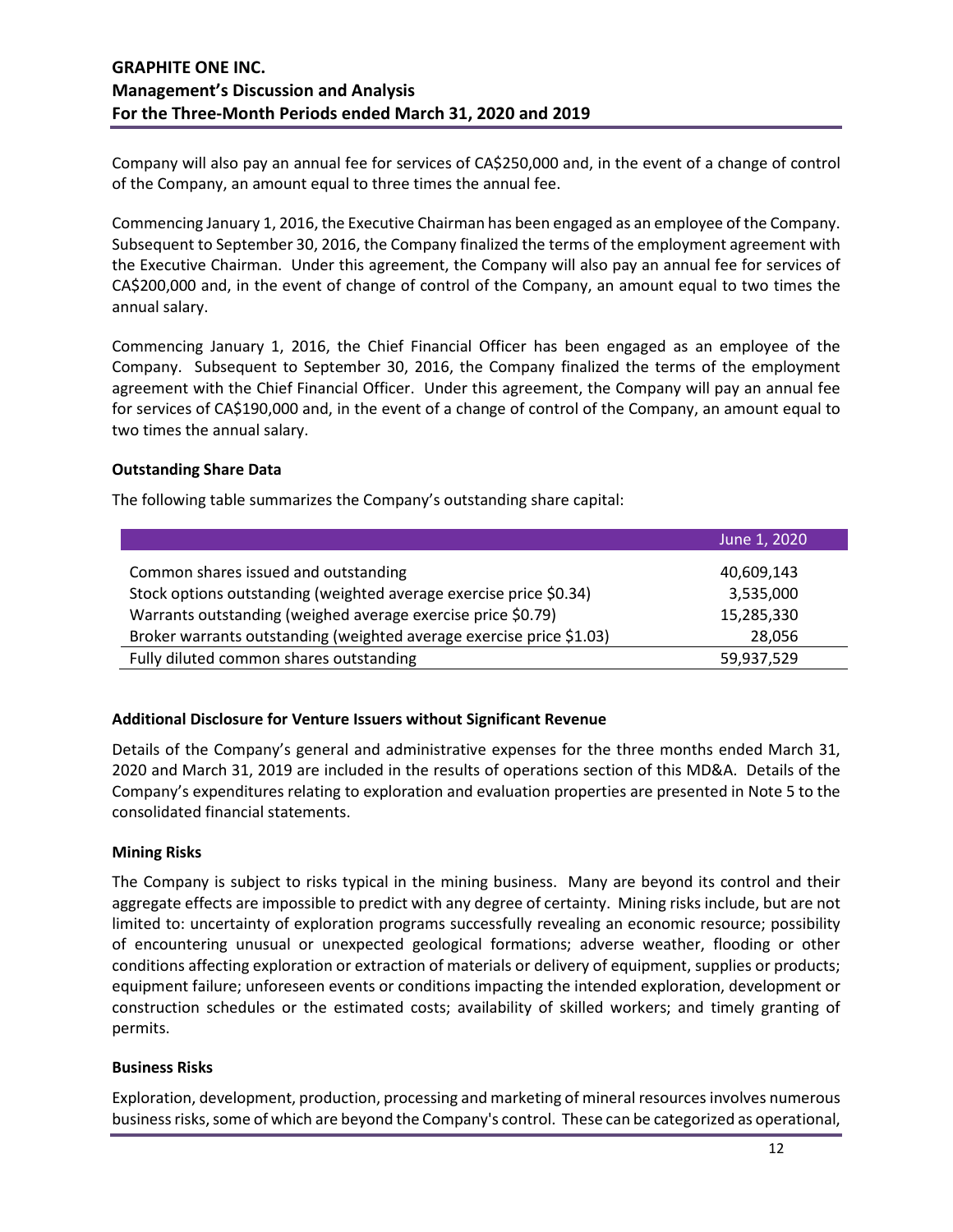financial and regulatory risks. The Company continuously monitors and responds to changes in these factors and adheres to all regulations governing its operations. Insurance may be maintained at levels consistent with prudent industry practices to minimize risks however the Company is not fully insured against all risks nor are all such risks insurable or mitigable.

• Operational risks include, among others, the ability to: find, develop and produce economical graphite products; meet exploration, development and production timelines including the timely completion of pre-feasibility and feasibility studies; successfully develop and market satisfactory quantities of graphite products and services at profitable prices; hire, train and retain skilled employees and contractors; conduct operations in a cost effective and safe manner; and, consistently maintain the Company's social license to operate.

• Financial risks include, among others: availability of capital; volatility of commodity prices and rates for interest, foreign exchange and inflation; and, fluctuations in prices of equipment, supplies and products. These could all be affected by perceived changes in the stability of the global and regional political, economic and banking systems. The graphite industry's demand, supply and pricing could be affected by high competitor production rates in major producing regions or future technologies that use less graphite.

• Regulatory risks include, among others: the ability to obtain project permits in a timely manner and a change in local, regional, national or international regulations regarding development, production, transportation, taxation, tariffs, fees, duties, or product use.

# **COVID-19**

In March 2020, the World Health Organization declared the outbreak of a novel coronavirus (SARS-CoV-2) causing COVID-19 as a pandemic, which continues to spread throughout North America. The spread of COVID-19 has caused significant volatility in North America and international markets. There is significant uncertainty around the breadth and duration of business disruptions related to COVID-19. The Company has and continues to take all prescribed steps to minimize the impact of the outbreak of the COVID-19 pandemic on the health of its employees, contractors and consultants. Working remotely, conducting virtual instead of in-person meetings, restricting travel and other measures for physical distancing are in place. Due to the uncertainty as to the duration of the pandemic and the impact on operations, the Company may find it challenging to complete its Project PFS as expected or conduct any extensive field operations this year, which may delay progress on the Project.

#### **Outlook**

The Company's primary focus is the exploration and development of the Graphite Creek Project. In addition to the exploration at this Property, the Company may evaluate other prospects worthy of exploration and development. The ability of the Company to do so is contingent upon its ongoing ability to raise the risk capital necessary to advance such prospects.

#### **Approval**

The Board of Directors of the Company have approved the disclosure contained in this MD&A as of June 1, 2020.